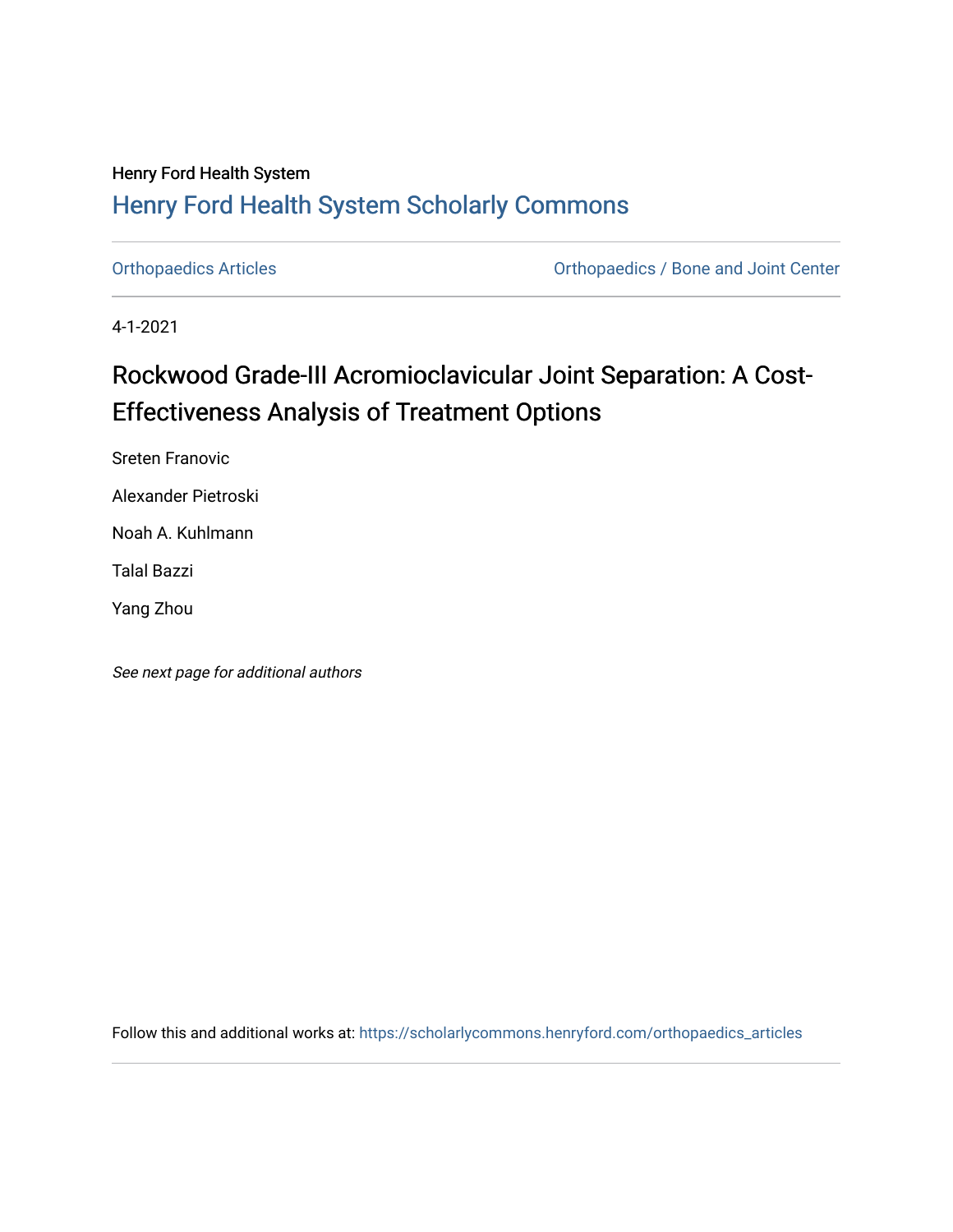### Authors

Sreten Franovic, Alexander Pietroski, Noah A. Kuhlmann, Talal Bazzi, Yang Zhou, and Stephanie Muh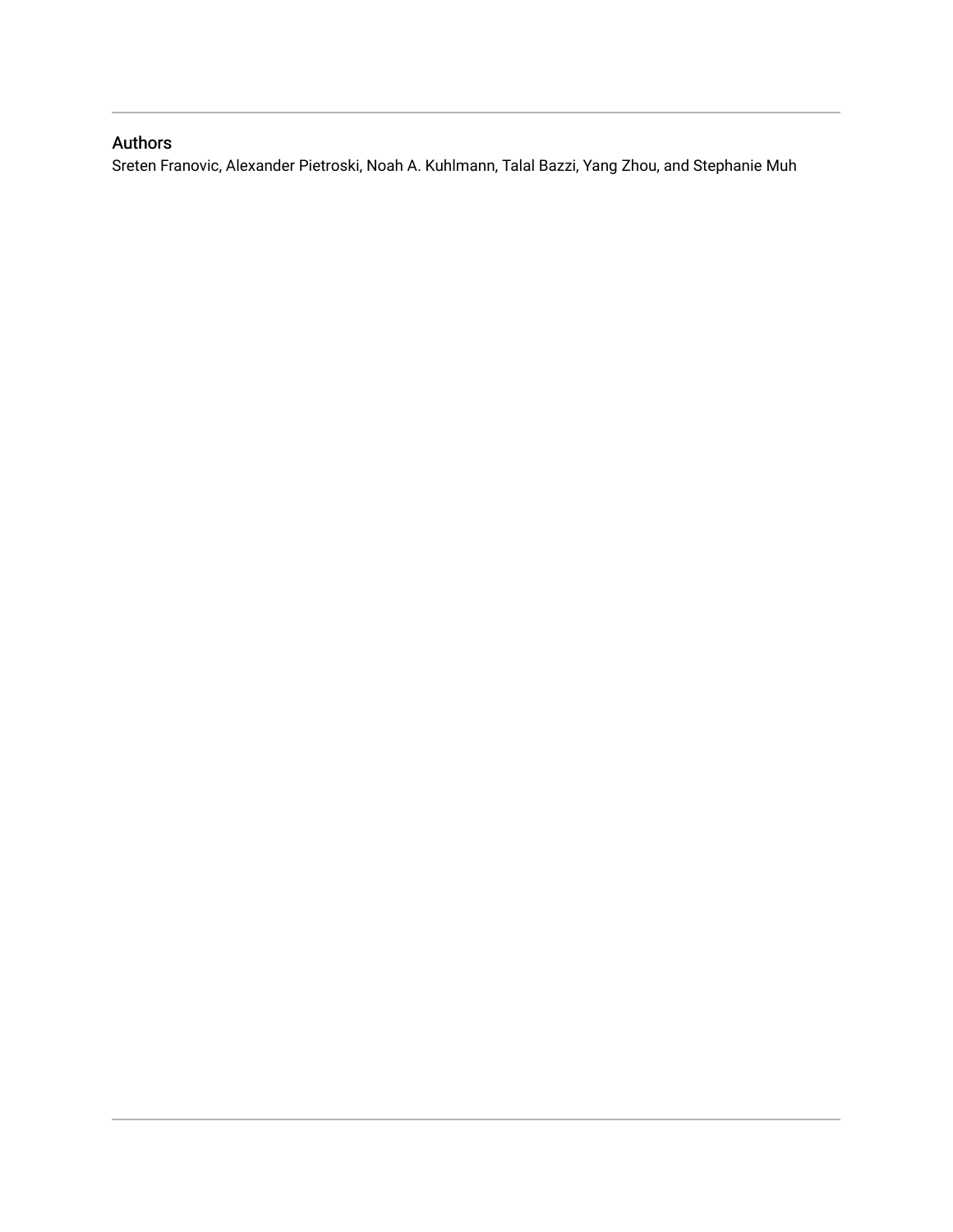

# Rockwood Grade-III Acromioclavicular Joint Separation

A Cost-Effectiveness Analysis of Treatment Options

Sreten Franovic, MS, BS, Alex Pietroski, BS, Noah Kuhlmann, MS, BS, Talal Bazzi, BS, Yang Zhou, BS, and Stephanie Muh, MD

Investigation performed at the Department of Orthopaedic Surgery, Henry Ford Hospital, Detroit, Michigan

Background: The treatment of Rockwood Grade-III acromioclavicular (AC) joint separation has been widely disputed since the introduction of the classification system. The present literature does not reach consensus on whether operative or nonoperative management is more advantageous, nor does it effectively distinguish between operative measures. We hypothesized that nonoperative treatment of Rockwood Grade-III AC joint separation would be more cost-effective when compared with surgical options.

Methods: We created a decision-tree model outlining the treatment of Rockwood Grade-III separations using nonoperative management or hook-plate, suture-button, or allograft fixation. After nonoperative intervention, the possible outcomes predicted by the model were uneventful healing, delayed operative management, a second round of sling use and physical therapy, or no reduction and no action; and after operative intervention, the possible outcomes were uneventful healing, loss of reduction and revision, and depending on the implant, loss of reduction and no action, or removal of the implant. A systematic review was conducted, and probabilities of each model state were averaged. A cost-effectiveness analysis was conducted both through rollback analysis yielding net monetary benefit and through incremental costeffectiveness ratios (ICERs). Thresholds of \$50,000/quality-adjusted life-year (QALY) and \$100,000/QALY were used for ICER analysis. Furthermore, a sensitivity analysis was utilized to determine whether differential probabilities could impact the model.

Results: Forty-five papers were selected from a potential 768 papers identified through our literature review. Nonoperative treatment was used as our reference case and showed dominance over all 3 of the operative measures at both the \$50,000 and \$100,000 ICER thresholds. Nonoperative treatment also showed the greatest net monetary benefit. Nonoperative management yielded the lowest total cost (\$6,060) and greatest utility (0.95 QALY). Sensitivity analysis showed that allograft fixation became the favored technique at a willingness-to-pay threshold of \$50,000 if the rate of failure of nonoperative treatment rose to 14.6%. Similarly, at the \$100,000 threshold, allograft became dominant if the probability of failure of nonoperative treatment rose to 22.8%.

Conclusions: The cost-effectiveness of nonoperative treatment is fueled by its notably lower costs and overall high rates of success in Grade-III separations. It is important to note that, in our analysis, the societal cost (measured in lost productivity) of nonoperative treatment neared that of surgical treatment, but the cost from the health-care system perspective was minimal. Physicians should bear in mind the sensitivity of these conclusions and should consider costeffectiveness analyses in their decision-making guidelines.

Level of Evidence: Economic and Decision Analysis Level IV. See Instructions for Authors for a complete description of levels of evidence.

The choice to treat Rockwood Grade-III acromioclavic-<br>ular (AC) joint separation nonsurgically or surgically<br>remains controversial. A Grade-III injury is a distal ular (AC) joint separation nonsurgically or surgically remains controversial. A Grade-III injury is a distal

clavicular injury involving a rupture of both the AC and coracoclavicular (CC) ligaments, accompanied by a CC distance increase of 25% to 100%<sup>1</sup>. This injury typically occurs in young

Disclosure: The authors indicated that no external funding was received for any aspect of this work. The Disclosure of Potential Conflicts of Interest forms are provided with the online version of the article (<http://links.lww.com/JBJSOA/A271>).

Copyright 2021 The Authors. Published by The Journal of Bone and Joint Surgery, Incorporated. All rights reserved. This is an open-access article distributed under the terms of the [Creative Commons Attribution-Non Commercial-No Derivatives License 4.0](http://creativecommons.org/licenses/by-nc-nd/4.0/) (CCBY-NC-ND), where it is permissible to download and share the work provided it is properly cited. The work cannot be changed in any way or used commercially without permission from the journal.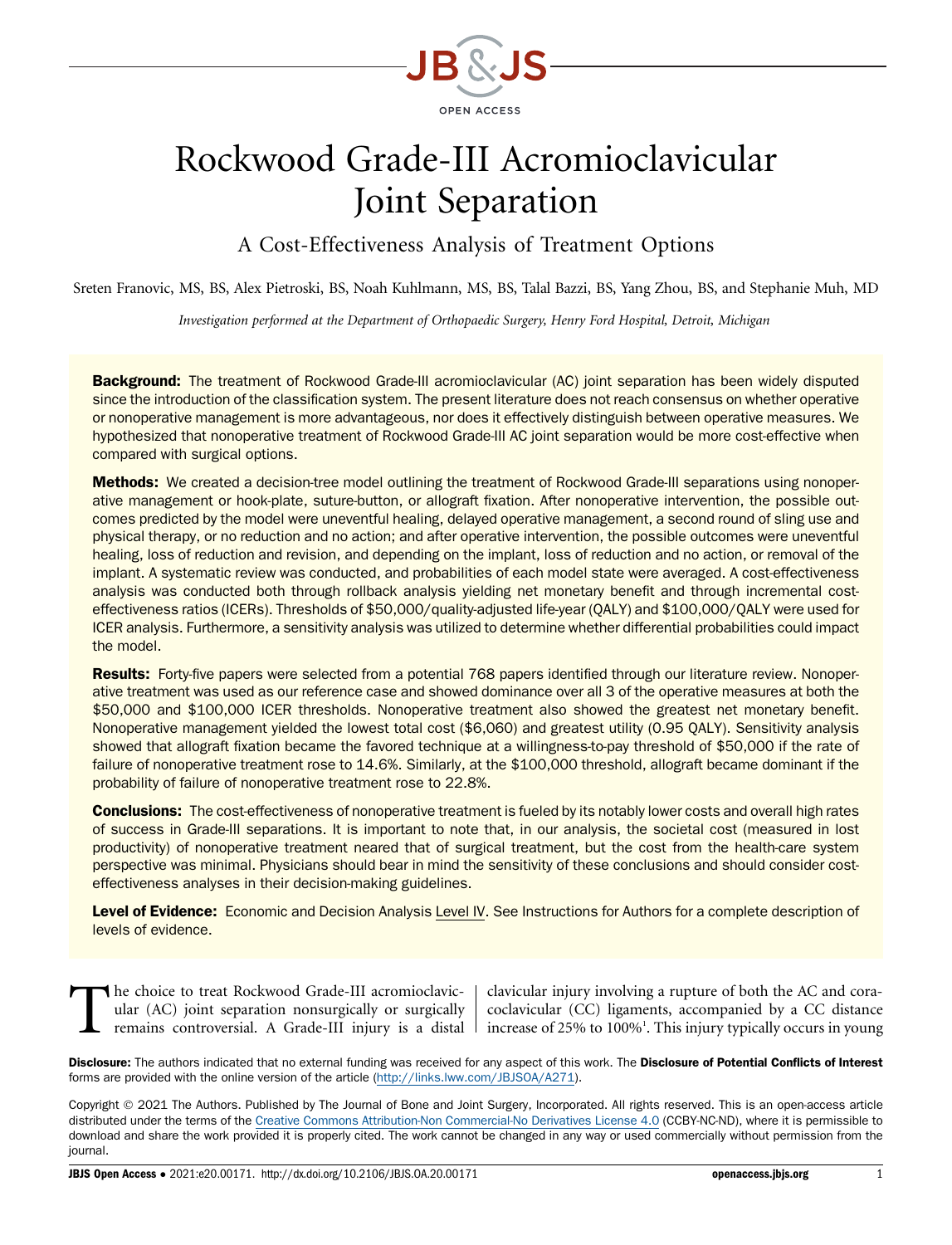male athletes through direct force to the acromion with the shoulder adducted or indirect force from falling on an outstretched arm<sup>2,3</sup>. Grade III is 1 of 6 types of distal AC joint injuries. Rockwood Grade-I and II injuries are minor and treated nonoperatively with a shoulder sling, while Rockwood Grade-IV through VI injuries are more serious and treated surgically.

As for treating Grade-III dislocations, patients and surgeons are left to choose on the basis of preference, level of activity, and age<sup>2</sup>. Nonoperative approaches reduce complications, but some patients are left with a cosmetic deformity, residual pain, or chronic subluxation, as the distal part of the clavicle is typically not reduced to an anatomic distance<sup>2,4</sup>. Surgical approaches have much higher rates of complications, necessitating revision, and have not been shown to produce significantly better shoulder function<sup>4</sup>. There are many AC joint fixation techniques, including the use of hook plates, suture buttons, and allograft implants. Suture buttons have gained much attention in recent years because of lower rates of complications and revision surgeries when compared with the use of hook plates $5.6$ .

The concept of value-based care may provide a solution in guiding a physician's and patient's decision to pursue operative or nonoperative treatment of Rockwood Grade-III AC joint separations. In the U.S., Medicare, Medicaid, and some private providers are already rewarding better outcomes for lower costs in bundled packages, including total hip and knee replacements<sup>7,8</sup>. The purpose of the present study was to develop a decision-tree model to analyze nonoperative, hook-plate, suture-button, and allograft intervention costs, outcomes, and complications. We conducted a cost-effectiveness analysis of treatment options and aggregated total costs for comparison. Our hypothesis was that nonoperative treatment of Rockwood Grade-III AC joint separation would be more cost-effective when compared with surgical options: hookplate fixation, suture-button fixation, or repair with allograft.

#### Materials and Methods

#### Study Design

This study was exempt from institutional review board approval. All analyses were conducted in accordance with Second Panel on Cost-Effectiveness in Health and Medicine guidelines<sup>9</sup>. The reference case consisted of healthy patients between the ages of 20 and 39 years, as determined through epidemiological studies<sup>10</sup>, who underwent operative repair of Rockwood Grade-III AC joint separations.

#### Decision Model

We created a decision-tree model detailing the treatment of Rockwood Grade-III AC joint separation. We evaluated nonoperative treatment, which consisted of immobilization (sling therapy) and physical therapy, as well as the following operative measures: hook-plate fixation, suture-button fixation, and repair with allograft. All operative measures are assumed to also have had similar physical therapy components. Each node of the model is associated with a specific cost, in U.S. dollars, and a utility adjustment (quality-adjusted life-years [QALYs]).

| TABLE I Decision Model Transition-State Probability Inputs* |                         |                       |                |  |
|-------------------------------------------------------------|-------------------------|-----------------------|----------------|--|
|                                                             | <b>Transition State</b> |                       |                |  |
| Event                                                       | Mean Probability (%)    | Probability Range (%) | References     |  |
| Sling and physical therapy (PT)                             |                         |                       | 24,26-39       |  |
| Uneventful healing                                          | 92.1                    | 58.8-100              |                |  |
| Delayed operative management                                | 1.8                     | $0 - 25$              |                |  |
| Second-round sling and PT                                   | 4.3                     | $0-41.2$              |                |  |
| No reduction and no action                                  | 1.8                     | $0 - 4.0$             |                |  |
| Hook-plate fixation                                         |                         |                       | 6,31,40-53     |  |
| Uneventful healing                                          | 98.3                    | 83.3-100              |                |  |
| Loss of reduction and revision                              | 1.7                     | $0-16.7$              |                |  |
| Removal of implant                                          | 99.1                    | 89.5-100              |                |  |
| Suture-button fixation                                      |                         |                       | 6,19,28,54-60  |  |
| Uneventful healing                                          | 92.7                    | 62.5-100              |                |  |
| Loss of reduction and revision                              | 6.6                     | $0-25.0$              |                |  |
| Loss of reduction and no action                             | 0.7                     | $0-12.5$              |                |  |
| Allograft                                                   |                         |                       | 18,52,53,61-66 |  |
| Uneventful healing                                          | 98.4                    | 80.0-100              |                |  |
| Loss of reduction and revision                              | 0.8                     | $0 - 5.9$             |                |  |
| Loss of reduction and no action                             | 0.8                     | $0 - 25.0$            |                |  |

\*Transition-state probabilities utilized in the decision-tree model. The mean probability is derived from the weighted average of the individual event probabilities from each of the included references. The probability range reflects the range of individual probabilities encountered in the included literature.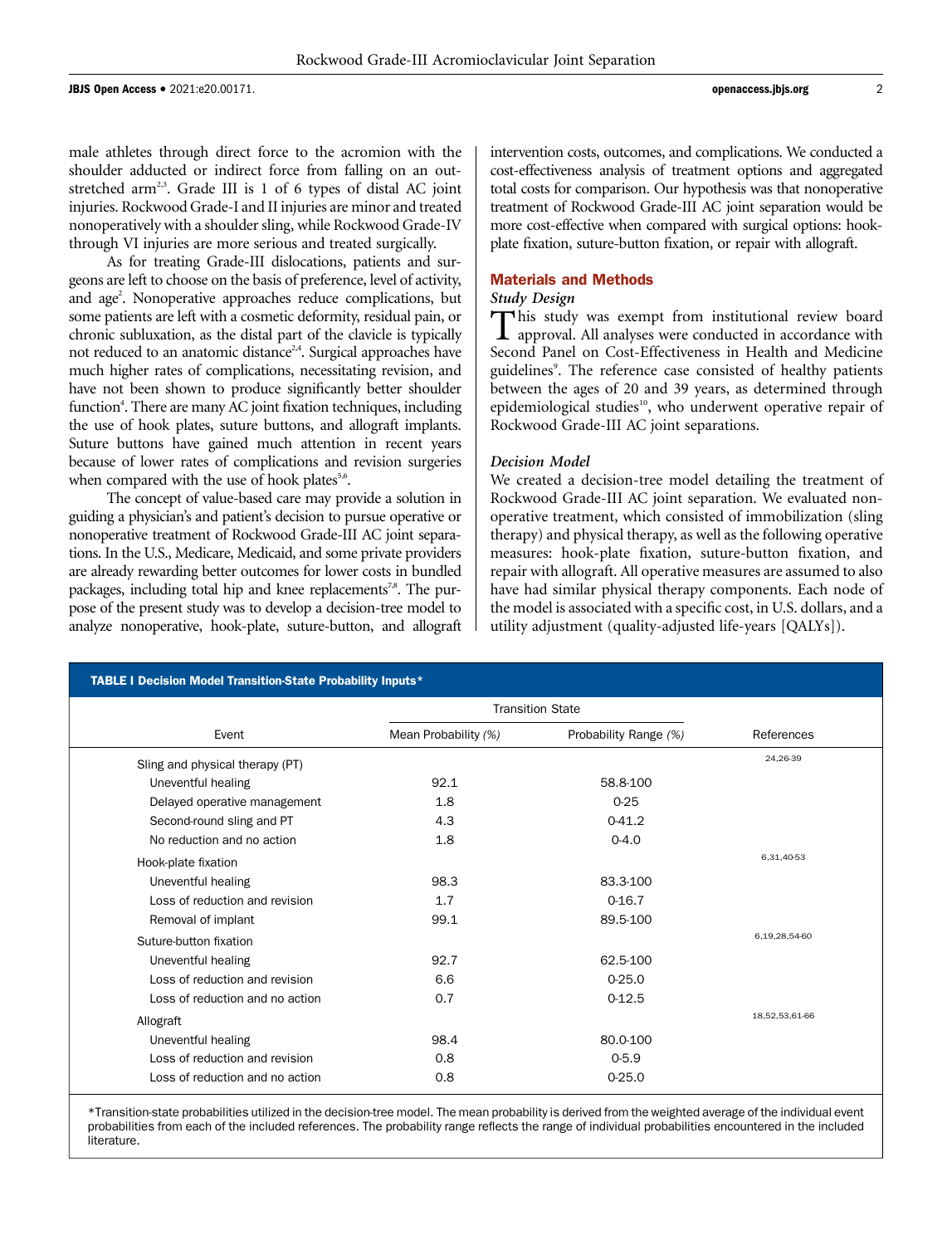

Fig. 1

Flowchart of the selection and elimination of studies from the literature review.

#### Event Probabilities

After nonoperative intervention, our model predicts the following possible outcomes: uneventful healing, delayed operative management, a second round of sling use and physical therapy, or no reduction and no action. After operative intervention, the possible outcomes include uneventful healing, loss of reduction and revision, and depending on the implant, loss of reduction and no action, or removal of the implant. Outcome probabilities were calculated for each technique using previous literature (Table I). Using a systematic review process, we queried PubMed (see Appendix 1) utilizing general terms to capture the widest range of Rockwood Grade-III-related articles from December 1, 1985, to December 1, 2019. This search identified 768 abstracts. After inputting exclusion criteria, 89 full-text articles remained for review. After further screening of the full-text articles, 45 articles meeting the criteria for calculating outcome probabilities remained (see Appendix 2). Figure 1 presents a flow diagram of the study's literature review with inclusion and exclusion criteria. Our model used weighted averages to account for study-size variation when calculating outcome probabilities for each group (Table I).

#### Costs

We calculated total allowable reimbursement by using Current Procedural Terminology (CPT) codes to search the U.S. Centers for Medicare & Medicaid Services (CMS) Physician Fee Schedule and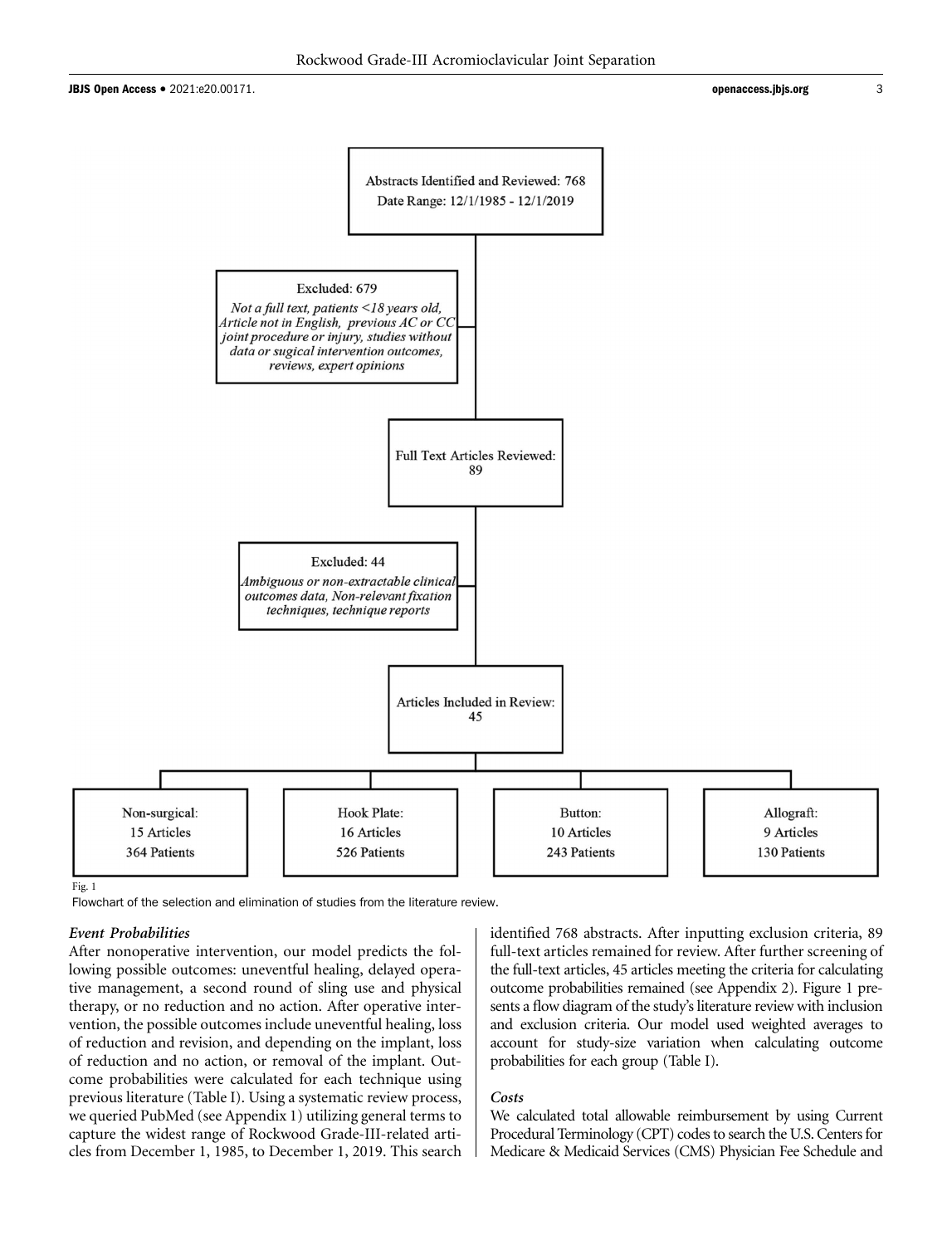#### TABLE II Decision Model Cost Inputs\*

|                                        | Initial Fixation |                  |           | Complications |                                   |                       |
|----------------------------------------|------------------|------------------|-----------|---------------|-----------------------------------|-----------------------|
| Cost Item                              | Hook<br>Plate    | Suture<br>Button | Allograft | Nonoperative  | Revision for Loss<br>of Reduction | Removal<br>of Implant |
| Health-care management $(\$)$          |                  |                  |           |               |                                   |                       |
| Surgical center costs                  | 2,803            | 2.803            | 3,822     | 108           | 2.803                             | 994                   |
| Surgeon fees                           | 598              | 598              | 688       | 227           | 598                               | 649                   |
| Anesthesia fees                        | 158              | 158              | 203       | 0             | 221                               | 155                   |
| Total surgical costs                   | 3,559            | 3,559            | 4,713     | 335           | 3,622                             | 1,798                 |
| Societal                               |                  |                  |           |               |                                   |                       |
| No. of wk of disutility                | 12               | 6                | 6         | 6             | 6                                 | $\mathbf{1}$          |
| Cost of disutility/wk (\$)             | 957              | 957              | 957       | 957           | 957                               | 957                   |
| Total societal cost (\$)               | 11,484           | 5,742            | 5,742     | 5,742         | 5,742                             | 957                   |
| Total cost, baseline and societal (\$) | 15.043           | 9.301            | 10,455    | 6,077         | 9,364                             | 2,755                 |

\*Costs are rounded to the nearest dollar. Cost inputs were calculated for each node of the decision model. In the decision-tree model, total costs for secondary surgical procedures were added to the total costs already incurred by the index procedure.

Ambulatory Surgical Center Payment System<sup>11,12</sup>. For uneventful healing of hook-plate and suture-button fixation, CPT code 23550 was used, while 23552 was used for allograft treatment and 23540 was used for nonoperative treatment. Furthermore, 20680 was used for implant removal. Anesthesia fees were calculated using operative-time data gleaned from the previously detailed literature search. To do this, operative minutes were divided by 15 to provide base time units, and then these time units were added to the anesthesia base units and multiplied by the 2020 national anesthesia conversion factor to provide the total allowable anesthesia reimbursement<sup>13</sup>.

By adding anesthesia fees, surgeon fees, and CMS surgical center reimbursement, we arrived at the total procedure cost, as shown in Table II. We excluded postoperative care (physical therapy, occupational therapy, etc.) from our cost inputs because of the similarities among treatment modalities. Suture-button, allograft, and nonoperative interventions, along with revision surgery, were assigned 6 weeks of disutility due to lost productivity. One week was assigned for implant removal, and 12 weeks were assigned to hook-plate intervention because of the nature of healing after implant removal. Lost-productivity time intervals were estimated on the basis of return to work not necessitating labor-intensive duties. Median income values sourced from the U.S. Bureau of Labor Statistics were used in conjunction with these time intervals to estimate societal costs (Table II) $^{14}$ .

#### Utility and Effectiveness Estimation

Because of the scarcity of utility estimation in AC joint injury research, we sought data on similarly treated injuries of the clavicle for comparison. Open reduction and internal fixation (ORIF) of midshaft clavicular fractures was analyzed using the randomized clinical trial Short Form Six-Dimension (SF-6D) question set, which resulted in an estimated loss of 0.078 QALY from a disutility over 3 months<sup>15</sup>. Similarly, another study investigated QALY loss for a host of injuries using both the standard QALY/DALY (disability-adjusted life-year) model  $(SQM)$  and the annual profile model  $(APM)^{16}$ . Under "fracture clavicula/scapula," Haagsma et al. reported values of 0.054 and 0.050 for the 2 models<sup>16</sup>. We elected to use 0.078 as our value for disutility after operative intervention and 0.052 (an average of 0.054 and 0.050) as our disutility value for nonoperative

| TABLE III Net Monetary Benefit (NMB) for Each Intervention Modality, by Perspective* |                      |                                |                                   |  |
|--------------------------------------------------------------------------------------|----------------------|--------------------------------|-----------------------------------|--|
|                                                                                      | Societal Perspective | Health-Care System Perspective | <b>Total Combined Perspective</b> |  |
| Nonoperative                                                                         | 41.578               | 46.798                         | 41,157                            |  |
| Hook plate                                                                           | 31.572               | 37.720                         | 26,159                            |  |
| Suture button                                                                        | 40.333               | 42.170                         | 36,535                            |  |
| Allograft                                                                            | 40.755               | 41.342                         | 36.013                            |  |

\*Values are represented in dollars. Costs are rounded to the nearest dollar. Results were derived from the following NMB equation: effectiveness  $\times$  willingness-to-pay – cost.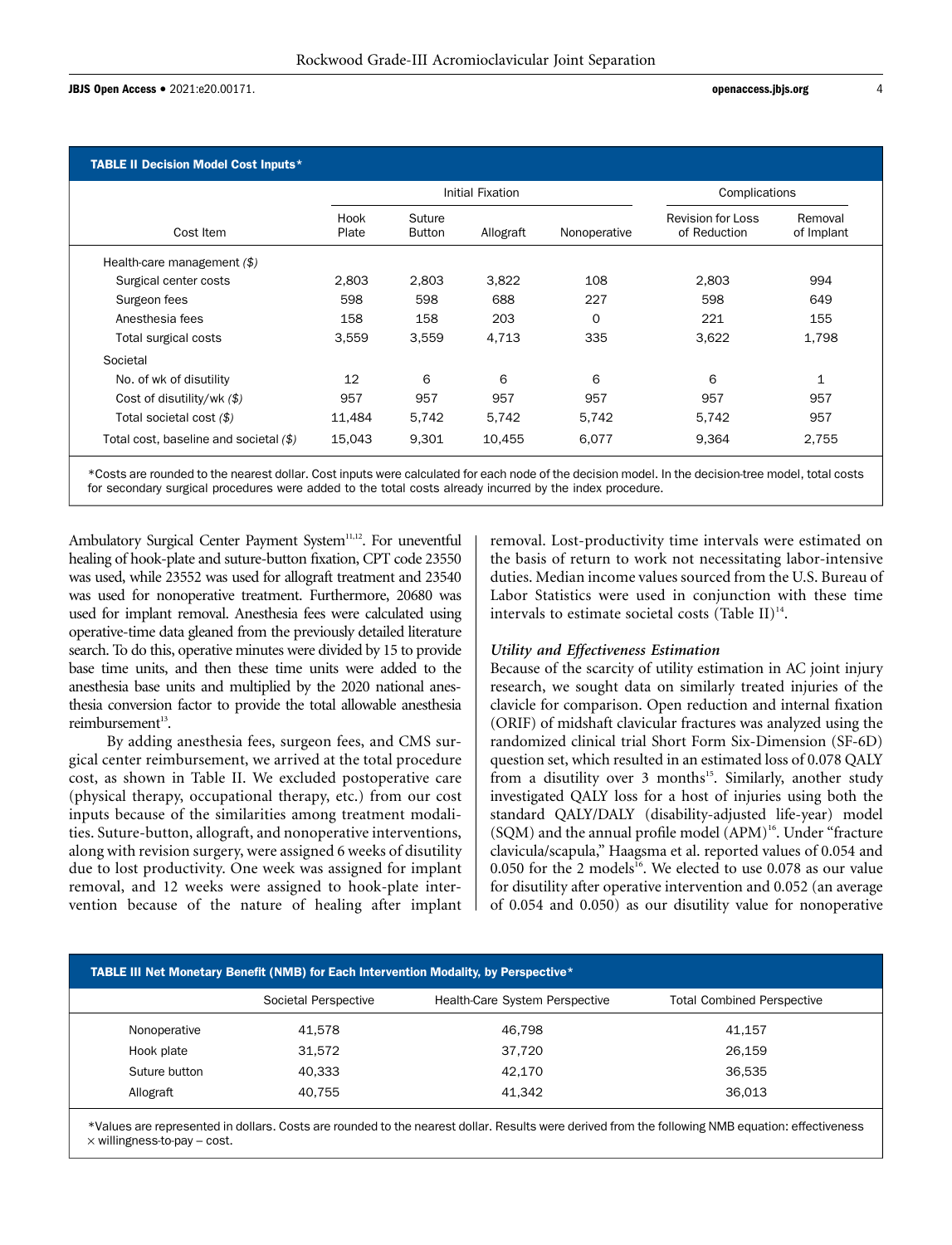JBJS Open Access • 2021:e20.00171. **but a controlled a controlled a controlled a controlled a controlled a controlled a controlled a controlled a controlled a controlled a controlled a controlled a controlled a controlled** 

|                         | Net Cost $($ \$) | Difference in Cost (\$) | Effectiveness (OALY) | Difference in OALY | <b>ICER</b>          |
|-------------------------|------------------|-------------------------|----------------------|--------------------|----------------------|
| Health-care perspective |                  |                         |                      |                    |                      |
| Hook plate              | 5,372            | $+4,952$                | 0.86                 | $-0.09$            | Dominated by NO      |
| Suture button           | 3,798            | $+3,378$                | 0.91                 | $-0.04$            | Dominated by NO      |
| Allograft               | 4,742            | $+4,322$                | 0.92                 | $-0.03$            | Dominated by NO      |
| Nonoperative            | 420              | Ref.                    | 0.95                 | Ref.               | Ref.                 |
| Societal perspective    |                  |                         |                      |                    |                      |
| Hook plate              | 11,520           | $+6,192$                | 0.86                 | $-0.06$            | Dominated by AG      |
| Suture button           | 5,635            | $+307$                  | 0.91                 | $-0.01$            | Dominated by AG      |
| Allograft               | 5,328            | Ref.                    | 0.92                 | Ref.               | Ref.                 |
| Nonoperative            | 5,640            | $+312$                  | 0.95                 | $+0.03$            | \$13,751/QALY gained |
| Combined perspective    |                  |                         |                      |                    |                      |
| Hook plate              | 16,892           | $+10,832$               | 0.86                 | $-0.09$            | Dominated by NO      |
| Suture button           | 9,433            | $+3,373$                | 0.91                 | $-0.04$            | Dominated by NO      |
| Allograft               | 10,070           | $+4,010$                | 0.92                 | $-0.03$            | Dominated by NO      |
| Nonoperative            | 6,060            | Ref.                    | 0.95                 | Ref.               | Ref.                 |

management. Revision surgery was assigned a QALY of the index surgery (0.078) plus a loss of 0.04 to account for the interim time between surgeries in which the patient experienced disutility from the loss of reduction. Implant removal conferred a loss of QALYequal to 0.01, reflective of the minimal impact on weeks of disutility.

We decided to assign all 4 interventions equivalent longterm health states because of the scarcity of data supporting one mode of management of Rockwood Grade-III AC joint separation over another.

#### Cost-Effectiveness Analysis

The incremental cost-effectiveness ratio (ICER) is the ratio of the difference in cost (dollars) to the difference in effectiveness (QALY) of a particular treatment modality when compared with another. Typically, after an ICER is generated, thresholds are implemented to evaluate whether the gain in utility is worth the added cost. These ICER thresholds are most commonly set at \$50,000 and \$100,000. For example, a hypothetical modality may present with a substantially higher QALY than traditional intervention  $(+0.10)$  but also substantially increased cost  $(+\$15,000)$ . While this hypothetical treatment may be far more effective, it confers an ICER of \$150,000/QALY, which would be deemed too expensive by society at both the \$50,000 and \$100,000 thresholds. For the purpose of this study, both the \$50,000 and \$100,000 thresholds were evaluated in the ICER analysis, with nonoperative management as the reference strategy. Furthermore, rollback analysis was also used to quantify the net monetary benefit. Net monetary benefit (NMB) calculations are a combination of willingness-to-pay (WTP), cost, and effectiveness (measured as NMB = effectiveness  $\times$  WTP – cost)<sup>17</sup>.

To effectively estimate the total cost, we used societal and health-care system perspectives. The health-care system perspective included all surgeon fees, surgical center costs, and anesthesia fees. The societal perspective was primarily a measure of the cost of lost productivity. After the model was created, we used a sensitivity analysis to evaluate the stability throughout a range of values identified in the literature search. The sensitivity analysis was carried out using the societal and health-care perspectives separately as well as combined. All analyses were performed using TreeAge Pro (TreeAge Software).

#### **Results**

#### Rollback Analysis

To achieve a baseline understanding of the cost and utility of each modality, a rollback analysis was conducted to yield a net monetary benefit, measured in dollars. Nonoperative management displayed the greatest net monetary benefit from the societal perspective (\$41,578), the health-care system perspective (\$46,798), and the total combined perspective (\$41,157). Table III outlines the net monetary benefit for each treatment modality, by perspective.

#### ICER Analysis

Using nonoperative treatment as our reference case, we saw negative ICER values for all 3 operative interventions for both the health-care and total combined perspectives. Negative ICER values are a result of the treatment modality being both costlier and less effective than the reference strategy. Thus, in all 3 cases, the WTP thresholds of \$50,000 and \$100,000 for hook-plate and suture-button fixation were not considered. In the societal perspective, allograft treatment was used as the reference modality as it yielded the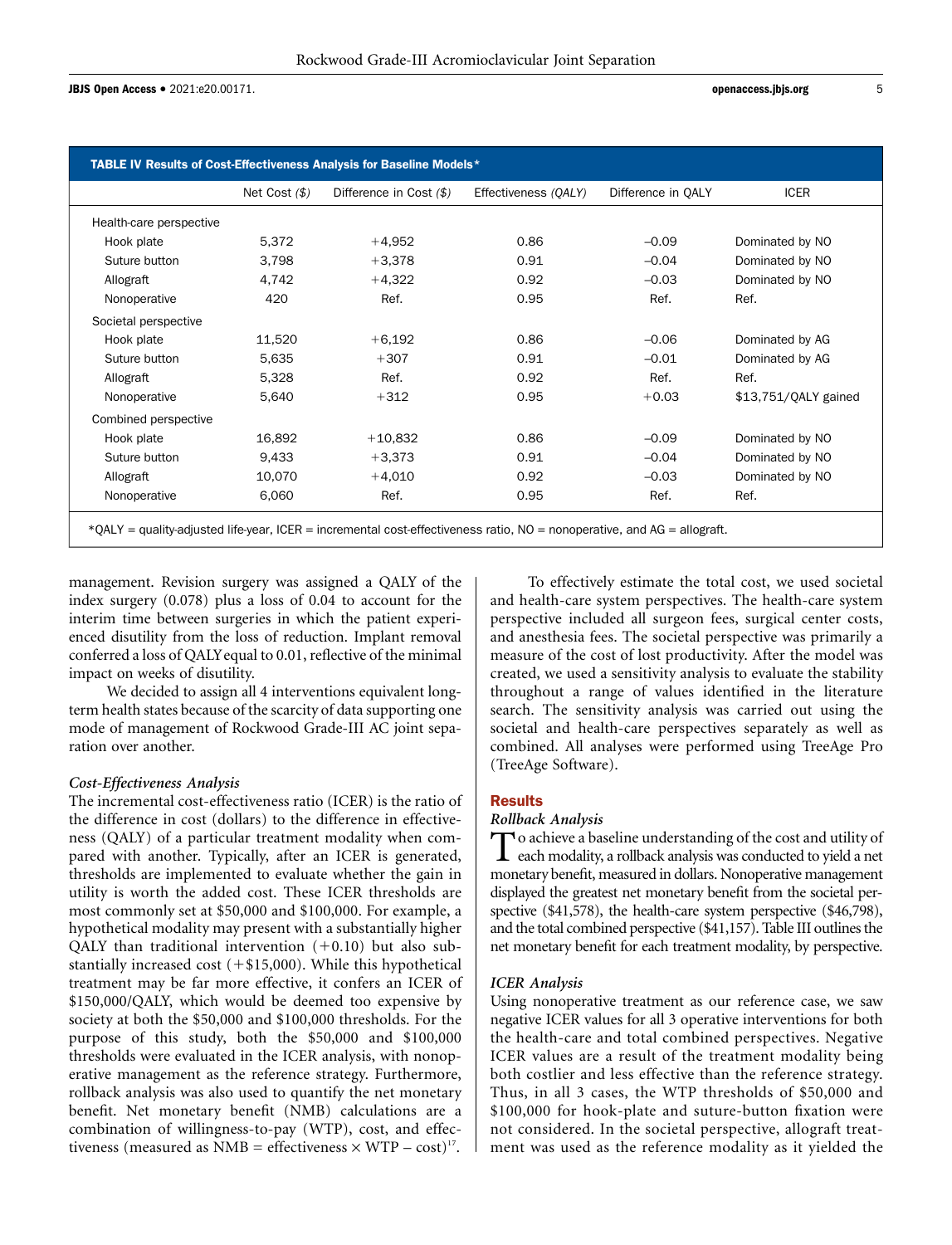lowest total cost. Here we saw nonoperative treatment as being slightly costlier but also slightly more effective (ICER value of 13,751), and thus, nonoperative management was still preferred at both WTP thresholds. Nonoperative management was once again dominant to both hook-plate and suture-button interventions. All comparisons of procedure costs, effectiveness, and ICER values are presented in Table IV.

#### Sensitivity Analysis

In order to determine whether our model was sensitive to changes in event probabilities reported in the literature, a sensitivity analysis was conducted. Nonoperative management largely remained the favored treatment modality over the other 3 perspectives, except for 2 circumstances: if the rate at which patients experienced unsuccessful nonoperative treatment but then achieved successful healing after a second round of physical therapy was increased, or if the rate at which patients experienced unsuccessful nonoperative treatment and proceeded to surgical intervention was increased. In both circumstances, operative management using an allograft became the favored intervention.

For the WTP threshold of \$50,000, the rate of unsuccessful physical therapy followed by a second round of physical therapy would have had to increase from 4.3% (average) to 14.6%. Similarly, the rate of unsuccessful physical therapy followed by operative management would have had to increase from a rate of 1.8% (average) to 9.3%.

For the WTP threshold of \$100,000, the rate of unsuccessful physical therapy followed by a second round of physical therapy would have had to increase from a rate of 4.3% (average) to 22.8%. Similarly, the rate of unsuccessful physical therapy followed by operative management would have had to increase from a rate of 1.8% (average) to 15.0%.

#### **Discussion**

 $\Lambda$ *T* hen comparing nonoperative and operative interventions for Rockwood Grade-III AC joint separation, nonoperative management dominated in cost-effectiveness terms. Nonoperative treatment was the least expensive modality because of minimal health-care system costs. Similarly, nonoperative treatment was the most effective because of a larger decrease in health utility after surgery, yet with relatively similar success rates.

Hook-plate intervention was, by far, the costliest of the 4 modalities because of the lengthened recovery time associated with the temporary implant. The societal cost was double that of the 3 other modalities, but there was not substantial utility gain to offset this cost. In fact, hook-plate fixation was associated with the lowest assigned QALY by a margin of at least 0.05 units, and these assessments are echoed by clinical data comparing the modalities<sup>18,19</sup>. Suture buttons were similarly not cost-effective, but this was because of the high rates of revision rather than their societal cost. Allograft was the closest competitor to nonoperative management. Allograft treatment demonstrated both the highest index surgery success rate and the lowest revision rate. While similar to nonoperative treatment in societal cost, allograft treatment was much costlier to the health-care system.

Because of disparities in event probabilities reported in the literature, there are situations in which allograft treatment was superior to nonoperative treatment, in a cost-effectiveness sense. When the rates of nonoperative treatment failure increased, yet remained well within the ranges reported in literature, allograft treatment was shown to be more cost-effective. This is an important finding to note, as a clinician may want to consider which patientcentric details may alter the probability of nonoperative success for a particular patient. Guidelines suggesting which patients are deemed more suitable for nonoperative management are currently lacking, but clinicians may want to consider the patient's previous experiences and successes with a physical therapy protocol before suggesting nonoperative management. Similarly, as suggested by Smith et al.<sup>20</sup>, physicians may have to weigh the cost-effectiveness of nonoperative treatment with the chance of anatomic deformities that may hinder a patient's profession, if said profession involves carrying heavy weight on the shoulder.

While other studies have investigated cost-effectiveness strategies in areas of the upper extremity, such as clavicular and humeral fractures<sup>15,16,21-23</sup>, this is the first study, to our knowledge, to investigate the cost-effectiveness of the treatment of AC joint separation. Furthermore, our study went further to investigate the most controversial grade of separation, Rockwood Grade III<sup>20,24</sup>, in order to provide a guideline for clinicians when deciding whether to proceed with operative or nonoperative management. The present study included a sizable amount of literature detailing the outcomes of Rockwood Grade-III treatment. The large bank of patients and studies provides validity to the accuracy of the values used in our analysis. Furthermore, because of the sample size, we were able to test our model with a range of event probabilities, which we believe lends further support to the strength of our findings.

Despite an extensive review of the literature, our study had notable limitations. First, the difficulty of defining subjective utility scores such as QALYs is a limitation common to costeffective studies across the board. While acknowledging that limitation, we emphasize that the QALY estimates presented here were sourced from multiple external sources that all produced reliably similar values<sup>15,16,21</sup>. Second, there is a noticeable lack of literature reporting Rockwood Grade-III outcomes when compared with other Rockwood grades. This limitation cannot be remedied by anything other than time and commitment from the orthopaedic community to better investigate the proper treatment modality for this controversial topic. Last, our model was based on averages at every junction (health system costs, societal costs, QALYs), and thus it is entirely reasonable for a patient or clinician to elect treatment against the suggestions presented here. Our model was not all-inclusive and should not be taken as doctrine at the level of individual patients but may be better used as an overarching guideline.

Treatment of Rockwood Grade-III AC joint separation has been the center of controversy since the adoption of Rockwood grading<sup>25</sup>. Operative and nonoperative measures have proven effective<sup>20</sup>, on average, at treating this injury, but to date, we are not aware of any study that has provided a cost-effectiveness analysis on the treatment modalities. In the present study, we found that nonoperative treatment dominated operative management for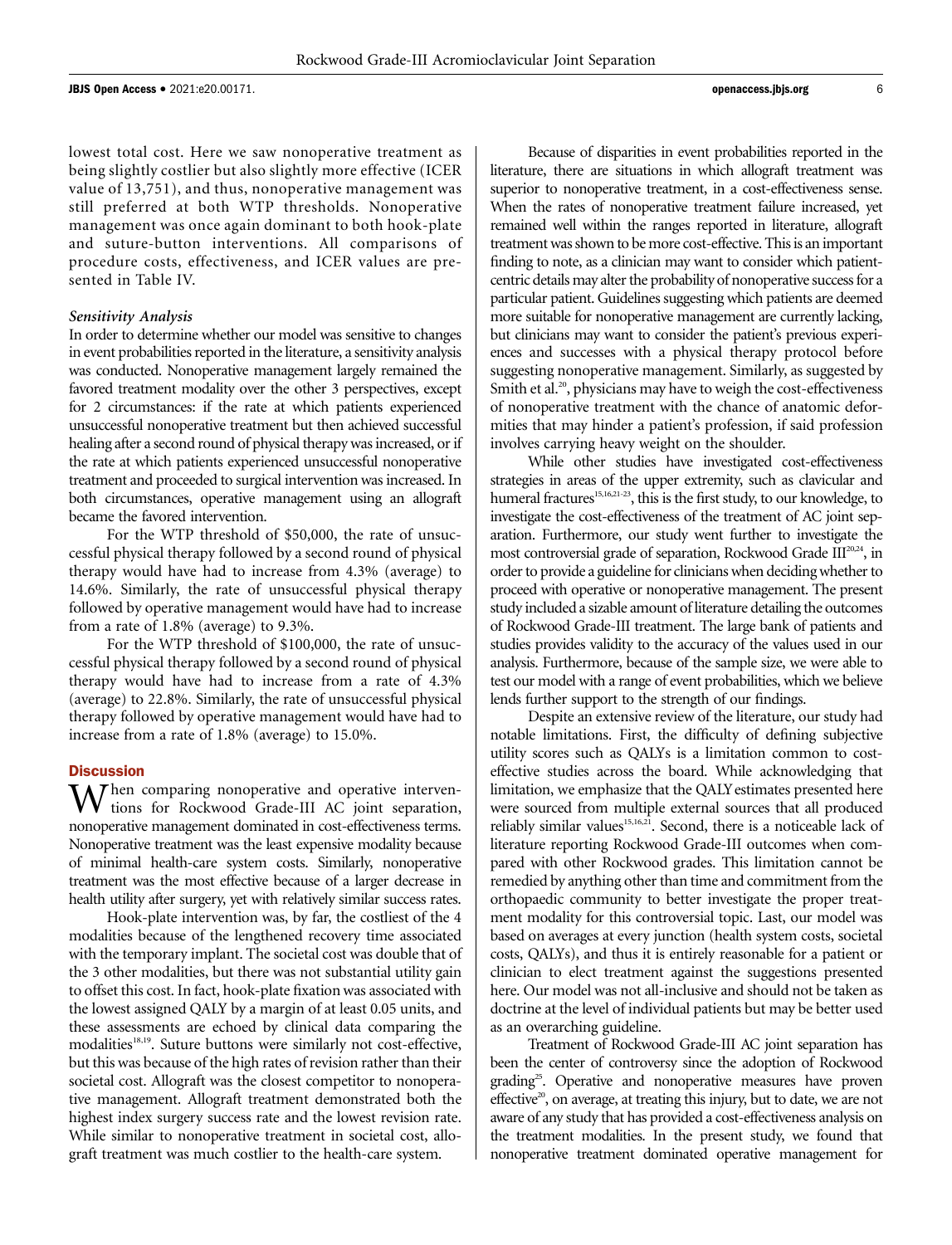JBJS Open Access • 2021:e20.00171. **and 2021:e20.00171. b** 2021:e20.00171.

nearly every perspective. Clinicians should consider both the cost benefit and the utility benefit of electing to proceed with nonoperative management when counseling patients with Rockwood Grade-III AC joint separation.

#### Appendix

Supporting material provided by the authors is posted with the online version of this article as a data supplement at [jbjs.org](http://jbjs.org) ([http://links.lww.com/JBJSOA/A272\)](http://links.lww.com/JBJSOA/A272).

Sreten Franovic, MS, BS<sup>1</sup> Alex Pietroski, BS<sup>1</sup>

Noah Kuhlmann, MS, BS<sup>1</sup> Talal Bazzi, BS<sup>1</sup> Yang Zhou, BS<sup>1</sup> Stephanie Muh, MD1

<sup>1</sup>Department of Orthopaedic Surgery, Henry Ford Hospital, Detroit, Michigan

Email address for S. Muh: [smuh1@hfhs.org](mailto:smuh1@hfhs.org)

ORCID iD for S. Franovic: [0000-0002-6966-3502](http://orcid.org/0000-0002-6966-3502) ORCID iD for A. Pietroski: [0000-0001-7155-2302](http://orcid.org/0000-0001-7155-2302) ORCID iD for N. Kuhlmann: [0000-0002-7856-5672](http://orcid.org/0000-0002-7856-5672) ORCID iD for T. Bazzi: [0000-0002-2658-5241](http://orcid.org/0000-0002-2658-5241) ORCID iD for Y. Zhou: [0000-0002-0501-1759](http://orcid.org/0000-0002-0501-1759) ORCID iD for S. Muh: [0000-0001-6617-4116](http://orcid.org/0000-0001-6617-4116)

#### **References**

1. Guy DK, Wirth MA, Griffin JL, Rockwood CA Jr. Reconstruction of chronic and complete dislocations of the acromioclavicular joint. Clin Orthop Relat Res. 1998 Feb;347:138-49.

2. Gowd AK, Liu JN, Cabarcas BC, Cvetanovich GL, Garcia GH, Manderle BJ, Verma NN. Current concepts in the operative management of acromioclavicular dislocations: a systematic review and meta-analysis of operative techniques. Am J Sports Med. 2019 Sep;47(11):2745-58. Epub 2018 Oct 1.

3. Simovitch R, Sanders B, Ozbaydar M, Lavery K, Warner JJP. Acromioclavicular joint injuries: diagnosis and management. J Am Acad Orthop Surg. 2009 Apr;17(4): 207-19.

4. Li X, Ma R, Bedi A, Dines DM, Altchek DW, Dines JS. Management of acromioclavicular joint injuries. J Bone Joint Surg Am. 2014 Jan 1;96(1):73-84.

5. Cisneros LN, Reiriz JS. Management of chronic unstable acromioclavicular joint injuries. J Orthop Traumatol. 2017 Dec;18(4):305-18. Epub 2017 Mar 8.

6. Wang YC. M A Y, y U WZ, Wang H. Surgical treatment of acute Rockwood III acromioclavicular dislocations-comparative study between two flip-button techniques. Sci Rep. 2020 Mar 10;10(1):4447.

7. Porter ME, Lee TH. From volume to value in health care: the work begins. JAMA. 2016 Sep 13;316(10):1047-8.

8. Tsevat J. Moriates C. Value-based health care meets cost-effectiveness analysis. Ann Intern Med. 2018 Sep 4;169(5):329-32. Epub 2018 Aug 7.

9. Sanders GD, Neumann PJ, Basu A, Brock DW, Feeny D, Krahn M, Kuntz KM, Meltzer DO, Owens DK, Prosser LA, Salomon JA, Sculpher MJ, Trikalinos TA, Russell LB, Siegel JE, Ganiats TG. Recommendations for conduct, methodological practices, and reporting of cost-effectiveness analyses: Second Panel on Cost-Effectiveness in Health and Medicine. JAMA. 2016 Sep 13;316(10):1093-103.

10. Chillemi C, Franceschini V, Dei Giudici L, Alibardi A, Salate Santone F, Ramos Alday LJ, Osimani M. Epidemiology of isolated acromioclavicular joint dislocation. Emerg Med Int. 2013;2013:171609. Epub 2013 Jan 28.

11. Centers for Medicare & Medicaid Services. Ambulatory Surgical Center (ASC) Payment. Accessed 2020 Apr 2. [https://www.cms.gov/Medicare/Medicare-Fee-for-](https://www.cms.gov/Medicare/Medicare-Fee-for-Service-Payment/ASCPayment/index)[Service-Payment/ASCPayment/index](https://www.cms.gov/Medicare/Medicare-Fee-for-Service-Payment/ASCPayment/index)

12. Centers for Medicare & Medicaid Services. Physician Fee Schedule. Accessed 2021 March 25.<https://www.cms.gov/medicare/physician-fee-schedule/search>

13. Centers for Medicare & Medicaid Services. Anesthesiologists center. Accessed 2020 Apr 2.<https://www.cms.gov/Center/Provider-Type/Anesthesiologists-Center> 14. Bureau of Labor Statistics. Usual weekly earnings of wage and salary workers news release. Published 2020 Jan 17. Accessed 2020 Apr 2. [https://www.bls.gov/](https://www.bls.gov/news.release/archives/wkyeng_01172020.htm)

[news.release/archives/wkyeng\\_01172020.htm](https://www.bls.gov/news.release/archives/wkyeng_01172020.htm) 15. Pearson AM, Tosteson ANA, Koval KJ, McKee MD, Cantu RV, Bell JE, Vicente M.

Is surgery for displaced, midshaft clavicle fractures in adults cost-effective? Results based on a multicenter randomized, controlled trial. J Orthop Trauma. 2010 Jul; 24(7):426-33.

16. Haagsma JA, Polinder S, van Beeck EF, Mulder S, Bonsel GJ. Alternative approaches to derive disability weights in injuries: do they make a difference? Qual Life Res. 2009 Jun;18(5):657-65. Epub 2009 May 7.

17. TreeAge Software. TreeAge Pro 2018 user's manual. 2018. Accessed 2021 Feb 11. http://fi[les.treeage.com/treeagepro/18.1.0/20180118/TP-Manual-](http://files.treeage.com/treeagepro/18.1.0/20180118/TP-Manual-2018R1.pdf)[2018R1.pdf](http://files.treeage.com/treeagepro/18.1.0/20180118/TP-Manual-2018R1.pdf)

18. Ye G, Peng CA, Sun HB, Xiao J, Zhu K. Treatment of Rockwood type III acromioclavicular joint dislocation using autogenous semitendinosus tendon graft and EndoButton technique. Ther Clin Risk Manag. 2016 Jan 11;12:47-51.

19. Zhang L, Zhou X, Qi J, Zeng Y, Zhang S, Liu G, Ping R, Li Y, Fu S. Modified closedloop double-EndoButton technique for repair of Rockwood type III acromioclavicular dislocation. Exp Ther Med. 2018 Jan;15(1):940-8. Epub 2017 Nov 10.

20. Smith TO, Chester R, Pearse EO, Hing CB. Operative versus non-operative management following Rockwood grade III acromioclavicular separation: a metaanalysis of the current evidence base. J Orthop Traumatol. 2011 Mar;12(1):19-27. Epub 2011 Feb 23.

21. Fox HM, Ramsey DC, Thompson AR, Hoekstra CJ, Mirarchi AJ, Nazir OF. Neer type-II distal clavicle fractures: a cost-effectiveness analysis of fixation techniques. J Bone Joint Surg Am. 2020 Feb 5;102(3):254-61.

22. Nwachukwu BU, Schairer WW, McCormick F, Dines DM, Craig EV, Gulotta LV. Arthroplasty for the surgical management of complex proximal humerus fractures in the elderly: a cost-utility analysis. J Shoulder Elbow Surg. 2016 May;25(5):704-13. Epub 2016 Mar 8.

23. Osterhoff G, O'Hara NN, D'Cruz J, Sprague SA, Bansback N, Evaniew N, Slobogean GP. A cost-effectiveness analysis of reverse total shoulder arthroplasty versus hemiarthroplasty for the management of complex proximal humeral fractures in the elderly. Value Health. 2017 Mar;20(3):404-11. Epub 2016 Dec 12.

24. Phillips AM, Smart C, Groom AF. Acromioclavicular dislocation. Conservative or surgical therapy. Clin Orthop Relat Res. 1998 Aug;353:10-7.

25. Deans CF, Gentile JM, Tao MA. Acromioclavicular joint injuries in overhead athletes: a concise review of injury mechanisms, treatment options, and outcomes. Curr Rev Musculoskelet Med. 2019 Jun;12(2):80-6.

26. Calvo E, López-Franco M, Arribas IM. Clinical and radiologic outcomes of surgical and conservative treatment of type III acromioclavicular joint injury. J Shoulder Elbow Surg. 2006 May-Jun;15(3):300-5.

27. Cardone D, Brown JN, Roberts SNJ, Saies AD, Hayes MG. Grade III acromioclavicular joint injury in Australian rules football. J Sci Med Sport. 2002 Jun;5(2):143- 8.

28. De Carli A, Lanzetti RM, Ciompi A, Lupariello D, Rota P, Ferretti A. Acromioclavicular third degree dislocation: surgical treatment in acute cases. J Orthop Surg Res. 2015 Jan 28;10(1):13.

29. Dias JJ, Steingold RF, Richardson RA, Tesfayohannes B, Gregg PJ. The conservative treatment of acromioclavicular dislocation. Review after five years. J Bone Joint Surg Br. 1987 Nov;69(5):719-22.

30. Glick JM, Milburn LJ, Haggerty JF, Nishimoto D. Dislocated acromioclavicular joint: follow-up study of 35 unreduced acromioclavicular dislocations. Am J Sports Med. 1977 Nov-Dec;5(6):264-70.

31. Gstettner C, Tauber M, Hitzl W, Resch H. Rockwood type III acromioclavicular dislocation: surgical versus conservative treatment. J Shoulder Elbow Surg. 2008 Mar-Apr;17(2):220-5. Epub 2008 Feb 4.

32. Joukainen A, Kröger H, Niemitukia L, Mäkelä EA, Väätäinen U. Results of operative and nonoperative treatment of Rockwood types III and V acromioclavicular joint dislocation: a prospective, randomized trial with an 18- to 20-year follow-up. Orthop J Sports Med. 2014 Dec 11;2(12):2325967114560130.

33. MacDonald PB, Alexander MJ, Frejuk J, Johnson GE. Comprehensive functional analysis of shoulders following complete acromioclavicular separation. Am J Sports Med. 1988 Sep-Oct;16(5):475-80.

34. Petri M, Warth RJ, Greenspoon JA, Horan MP, Abrams RF, Kokmeyer D, Millett PJ. Clinical results after conservative management for grade III acromioclavicular joint injuries: does eventual surgery affect overall outcomes? Arthroscopy. 2016 May;32(5):740-6. Epub 2016 Feb 4.